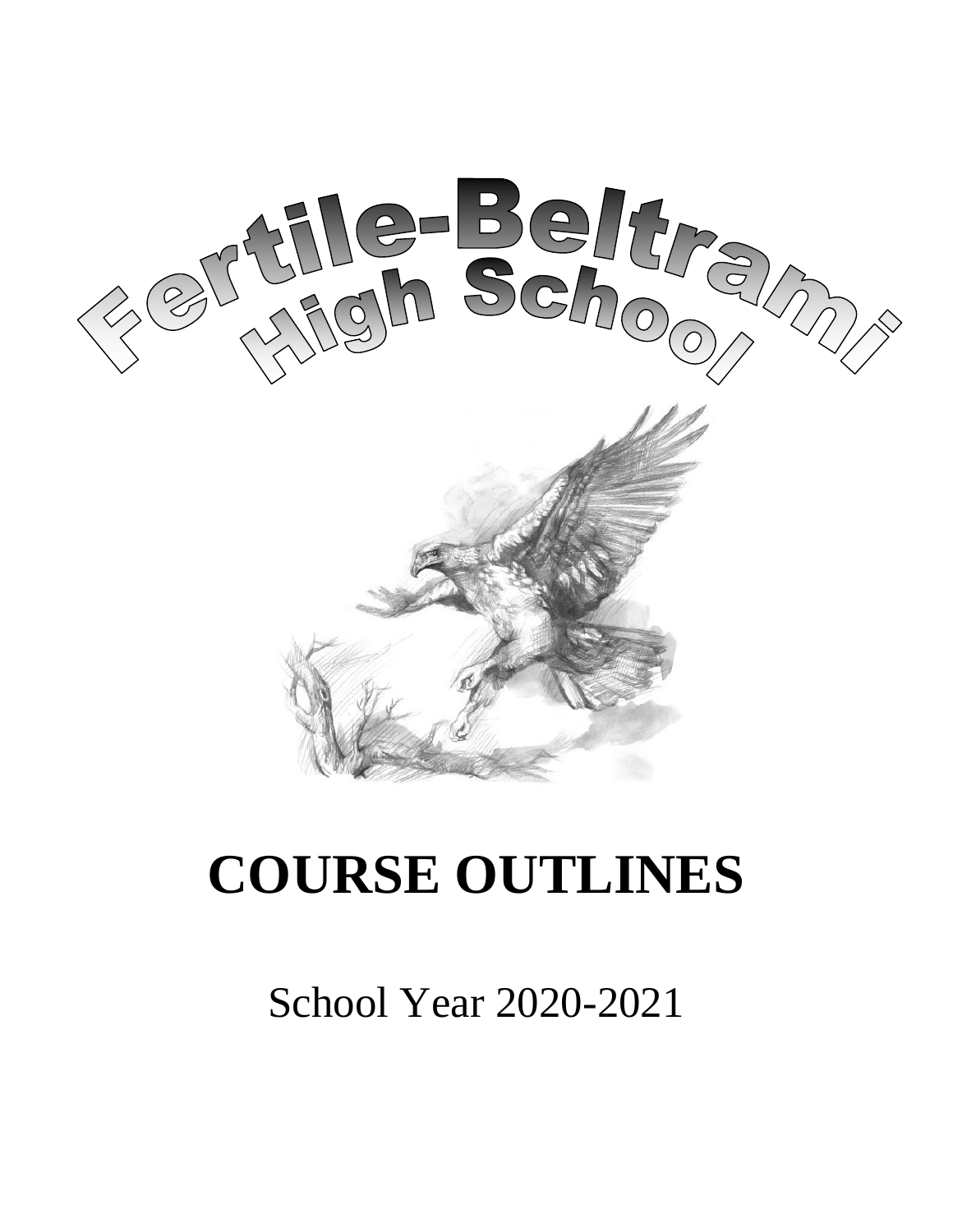# *Art*

## **Art 7 Length of Course: Quarter**

The students are introduced to the visual elements of design and the principles of design. The students learn by using various mediums of art such pencil, clay, pastels, digital art etc.

**Art 8 Length of Course: Quarter** The art course completes the second half of the middle school standard through hands on project work based on multi-media use. Techniques and appreciation of the art forms are taught through a curriculum that explores art throughout the world.

# **Art I Grade Level: 9-12 Length of Course: Year**

The course is designed to teach the basic fundamentals in a variety of 2D media: charcoal, pencil, pastels, pen & ink, etc. will be used during the first semester. Ceramics, watercolor, sculpture etc. will be used during the second semester. Art Discovery deals with art history as it progressed from the Stone Age to modern times. The class goal is to make the students become well rounded in all areas of art.

# **Art II Grade Level: 10-12 Length of Course: Year**

**Prerequisite: Grade of "C" or above in Art I and approval of Instructor**  Advanced techniques and more detailed compositions will be used. The student will be called upon to use more creative and imaginative ideas in project work. The class is semi-independent and the students will need to demonstrate the ability to organize and manage time on their own.

### Art III **Grade Level:** 11-12 **Length of Course:** Year **Prerequisite: Grade of "B" or above in Art II & approval of Instructor**

The class requires the student to be self-motivated. The course involves an appreciation and more concentrated effort on project work. The class is more individualized and can be geared to the student's interest in a particular art field. Students will also share their skills by teaching a lesson to an elementary class.

### **Art IV Grade Level: 11-12 Length of Course: Year Prerequisite: Grade of "B" or above in Art III & approval of Instructor**

The class requires the student to be self-motivated. The course involves an appreciation and more concentrated effort on project work. The class is more individualized and can be geared to the student's interest in a particular art field. Students will also share their skills by teaching a lesson to an elementary class.

# *Business, Computers and Technology*

# **Personal Finance Grade Level: 9-12 Length of Course: Year**

This course is designed to help students manage their resources and to make good personal financial decisions. It provides students with the necessary consumer information to enable them to live productive lives as consumers. Topics covered include: budgeting, banking, credit, credit cards, taxes, insurance, investing, consumer purchasing, housing and retirement.

Students will be instructed in beginning word processing skills with emphasis in proper formatting. The course will include network and computer basics instruction, working in Microsoft Word 2016 and Google Docs to create tables, personal business letters, and graphic layout/design. Students will be introduced to various web tools to enhance technology integration in all areas. In addition, students will create web pages using Google Sites and a short video using Windows Movie Maker. Students will also be introduced to coding using various coding websites. Emphasis will also be placed on computer and internet safety as they grow and learn in the world of technology. Students will continue to improve their keyboarding speed and accuracy through skill building.

### **Word Processing 7 Length of Course: Quarter**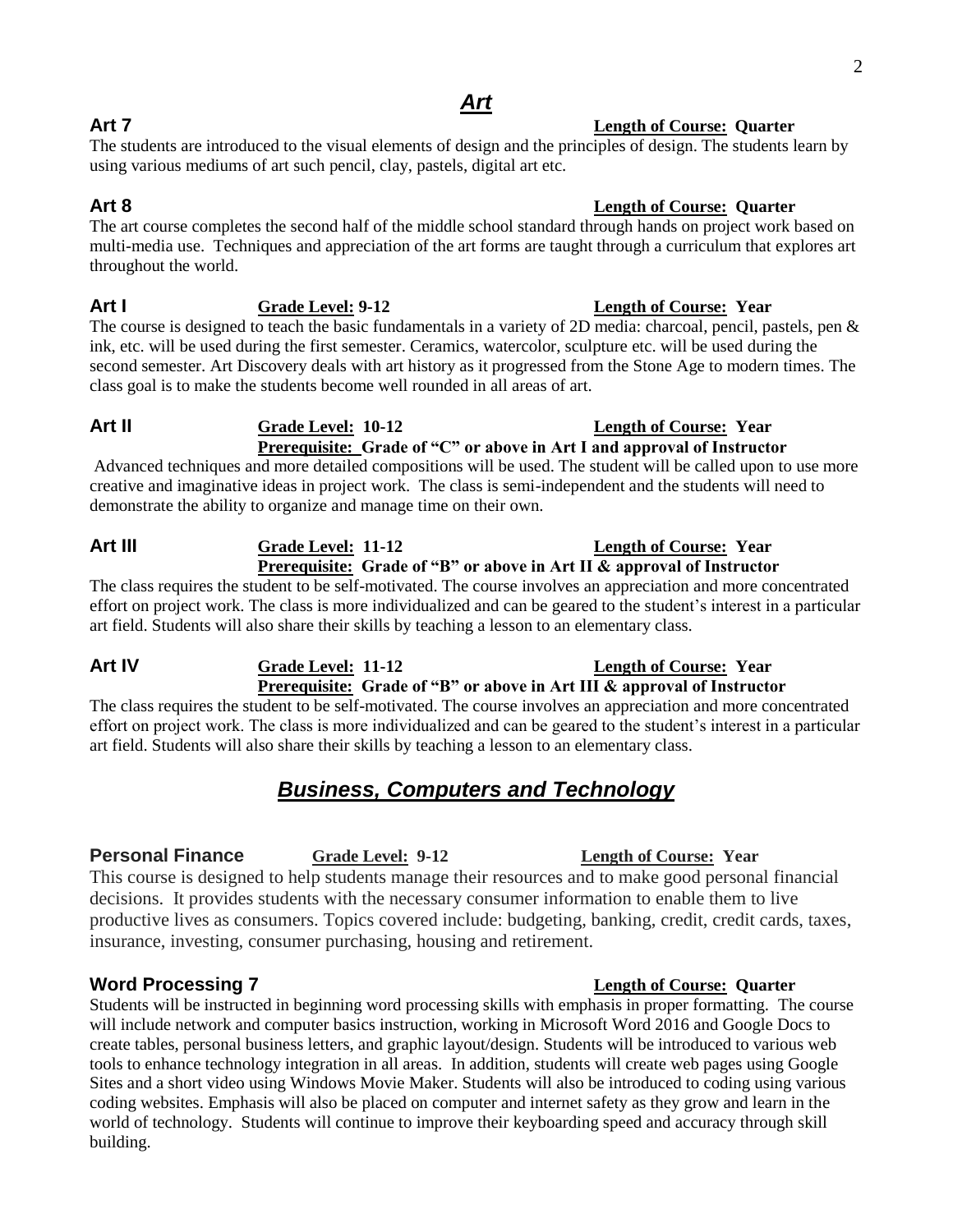### 3

### **Word Processing 8 Length of Course: Quarter**

Students will be instructed in word processing and media applications. The course will be a continuation of Word Processing 7 with instruction in typing business letters, letterheads, tables, brochures, and MLA style reports all while learning detailed formatting and graphic skills. Students will continue their experience with creating presentations and presenting. In addition, students will be learn how to create spreadsheets using Google Sheets. Students will continue learning coding through various websites. The students will continue to improve their keyboarding speed and accuracy through skill building.

# **Computer Concepts/Career Education Grade Level: 9 Length of Course: Year**

This course is designed to attain core level instruction in Microsoft Windows, Internet and E-mail applications, Microsoft 2016 Office -- Word, PowerPoint, and Excel. Students will continue to explore technology and various web tools to enhance technology integration in all areas. One quarter of the class will be designated for career exploration through Minnesota Career Information Systems (MCIS). Our exploration will include selfassessments, career awareness, and options after high school, college exploration, resume writing, interview skills and performing a job shadow.

# **Computer Applications (9 college credits) Grade Level: 11-12 Length of Course: Year**

# **Prerequisite for class: Computer/Career Prerequisite for college credit: GPA of 3.0**

Computer Applications can be taken as 3 college courses for a total of 9 college credits. The courses are designed to attain an expert level instruction in the current version of Microsoft Word, PowerPoint and Excel. In addition, students will continue to enhance their technology skills, become accustom to the business industry, and develop business communication and presentation skills. There is an opportunity for students to become Microsoft User Specialists by testing at the Core and/or Expert levels for Word, PowerPoint and Excel. These certification tests can be taken by arrangement at an area technical college with the test costs being the responsibility of the student. Certification in all areas five Microsoft Office Professional programs will earn the student the certification of Master Microsoft User Specialist. Students will create an electronic portfolio as their major project in this course.

# **Semester**

# **Prerequisite for college credit: GPA of 3.0** Web Design can be taken as a 3 credit college course. The Web Design (1<sup>st</sup> Sem) course teaches students to create web pages using HTML5 web design code, CSS style sheets and an intro to JavaScript. This is a project

based course where students will practice what is learned in the classroom. By the end of the course, students will have the knowledge and ability to design a fully functional website with operational navigation, style and other interactive features. Brackets will be the program of choice when learning basic code in addition to using the Adobe Dreamweaver program for further design skills.

**Video Editing (3 college credits) Grade Level: 11-12 Length of Course: Spring Sem Prerequisite for college credit: GPA of 3.0**

Video Editing can be taken as a 3 credit college course. The Video Editing  $(2<sup>nd</sup>$  Sem) course teaches the basics of creating video via iMovie and Final Cut Pro. The course will teach students how to capture good video footage, utilize how to use effective music and effects, and pull it together to make amazing video projects. Students will become proficient using digital still and digital video equipment, but most often they choose to use their phones for capturing footage. This is a project based course where students will practice and create what is learned in the classroom. Projects include a poem project, music video, movie trailer, 30 second commercial, and a final student choice project. Students are responsible for making the senior class video and the senior class slide presentation.

**Web Design (3 college credits) Grade Level: 11-12 Length of Course: Fall**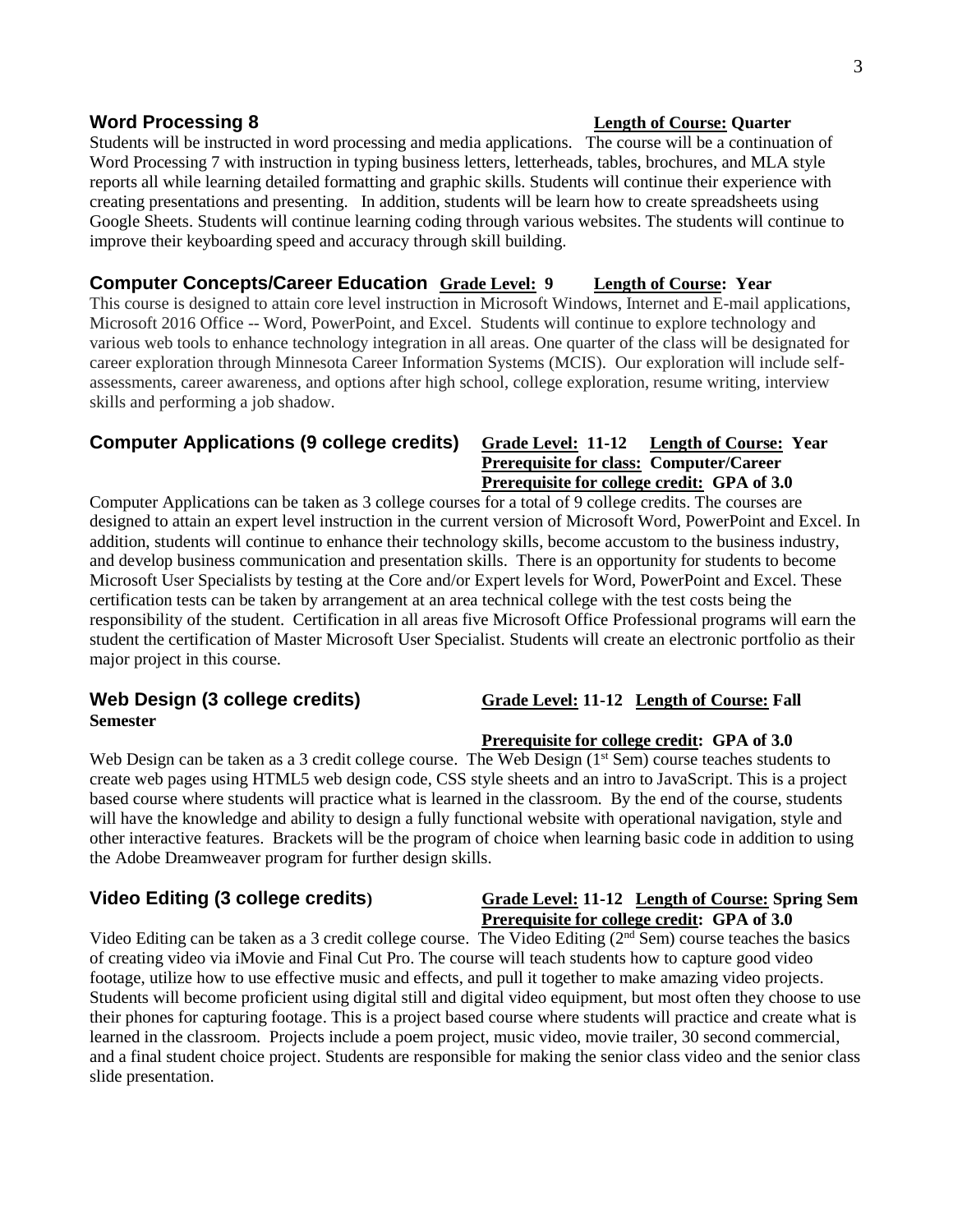### **Advance Com Webmaster Grade Level: 12 Length of Course: Year Prerequisite: 2.0+ Web Design, & Video Editing, and have taken or currently taking Computer Applications**

Fertile-Beltrami Webmasters work for a business called Advance Com – Technology of the Up and Coming. Advance Com was created in 1999 by advanced business education students. The students maintain the FB Web Page, work with and support teachers with technology needs, work with area businesses to create, maintain and offer assistance with their business websites. Various video projects are done as well including the FB Newscast and an overseer of the GVT tricaster equipment. All income generated by Advance Com is given out as scholarships to seniors who are pursuing a business or technology related degree.

### **Intro to Business Grade Level: 9-12 Length of Course: Year**

Students will be instructed on a variety of business topics. Business management, marketing, business law will be the main focus of the course. In this course, students will learn the basics of managing a business, the different types of productions, different types of business organizations, and how a business is managed. In addition students will learn about courts and the legal system, criminal law, tort law, contracts, employee law, and personal law.

### **Accounting I & II Grade Level: 9-12 Length of Course: Year**

This course is designed to introduce the student to basic bookkeeping concepts that will allow the student to better understand the finances of a business and the world around us. The course is developed using doubleentry accounting concepts in a manual system. Computerized accounting methods will be explored and used periodically during the course. Real life student business ideas will be encouraged by exposure to Shark Tank scenarios and projects. This course is strongly advised if the student is planning a post-secondary career in business or computers. College accounting is required in both majors and will be an extremely difficult course without high school background.

# *English*

### **English 7 Length of Course: Year**

This is a comprehensive English course. Curriculum includes work in the following areas: literature, various types of writing, poetry, drama, grammar, and study skills.

# **English 8 Length of Course: Year**

Students will study literature from a variety of literature composed by authors from all over the world. Areas of study include short stories, poetry, drama, and the novel (varies each year). Short stories include a study of American folklore, an excerpt from the novel Flowers for Algernon, and a unit from authors of various backgrounds. Plays are studied by reading dramatized Greek myths and the dramatized The Diary of Anne Frank. The concept of the plot line and its elements will be reviewed and discussed throughout the year. Grammar, vocabulary, and short composition activities will be linked to literature to enhance students' understanding. Other, longer, compositions will focus on the narrative essay, comparing  $\&$  contrasting, and character sketching. In addition, students will learn to recognize useful and appropriate sources from both the Internet and other media.

Students will read a variety of literature focusing on longer texts for a great portion of the year. There will be a short story unit to begin the year, followed by a feature article writing assignment. Next comes the study of The Odyssey (abridged), and after that, poetry. From poetry, the focus will turn to Romeo and Juliet, and then to a descriptive essay written in the cumulative paragraph format; the essay unit includes several pre-writing and revising activities. To end the year, students will read To Kill a Mockingbird and write an analysis. As in 8th grade, grammar, vocabulary, and short compositions will pepper the curriculum.

# **English 9 Length of Course: Year**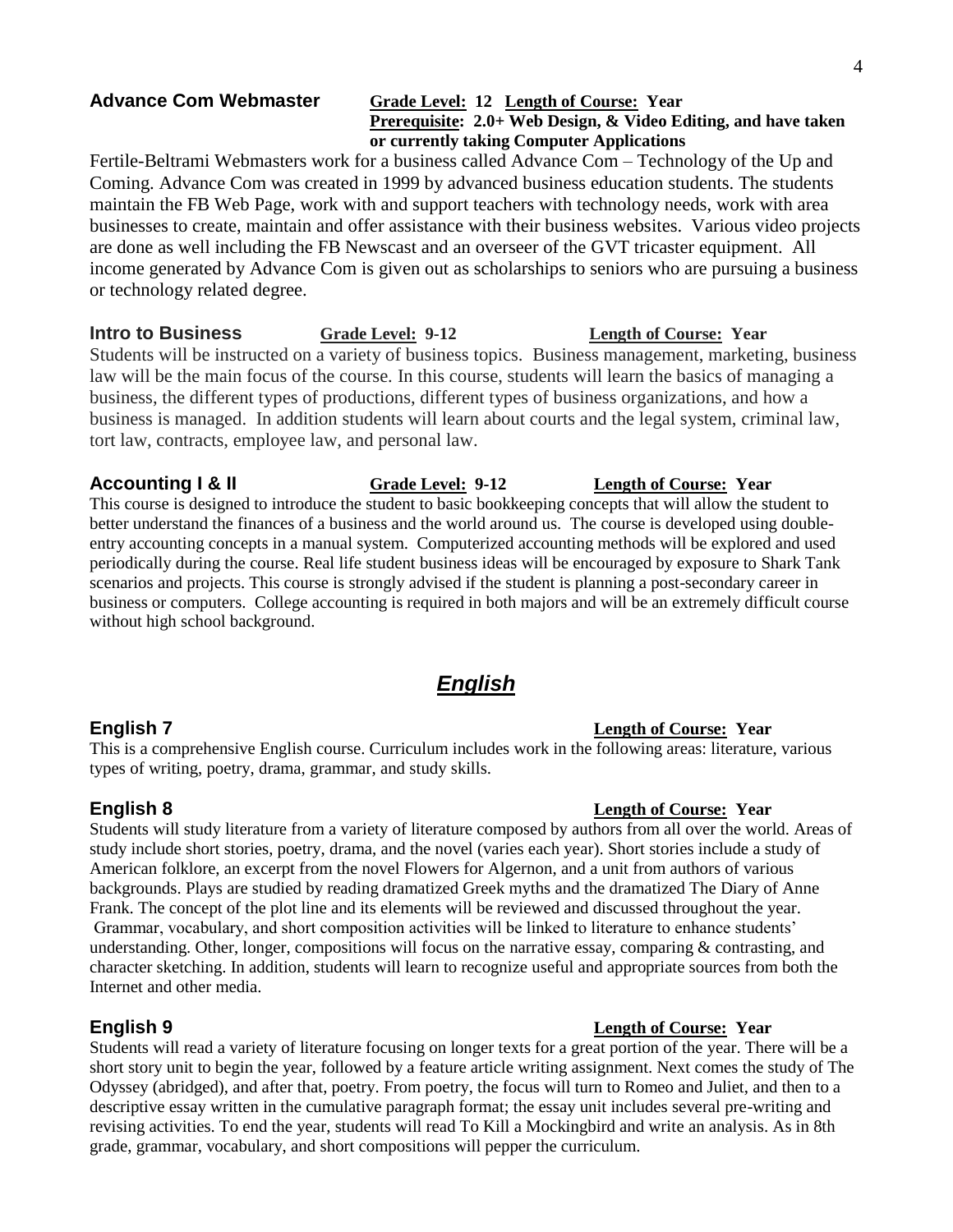### **English 10 Length of Course: Year**

English 10 differs from English 8 and 9 in that its focus is largely on American literature. The year begins with a study of the now-written oral traditions of the first Americans, and then continues to exploration journals and political documents. Once the Revolution is over, the focus shifts to a multi-genre examination of the early United States through the 1800s. Romanticism and Transcendentalism are covered in detail, and lead up to an in-depth unit on poetry. Poetry's culminating activity includes a research project that produces a paper and poster on a certain poet; students will be reminded of what constitutes an appropriate source, and will review how to spot inappropriate ones. From poetry, its back to short stories and then a novel (varies each year). After the novel comes a multi-genre exploration of Modernism, followed by the year's final unit on Arthur Miller's The Crucible. As in 8th and 9th grade, grammar, vocabulary, and shorter compositions are assigned throughout the year and linked to texts.

### **English 11/English Communications** *Length of Course: Year*

**Prerequisite for college credit**: **3.2 GPA; pass Accuplacer Test** Semester 1 is a short story class, which is a literature-based study of classic American authors, with a variety of written and hands-on assessments. Study includes discussion of the film and its elements with each story. Semester 2 is a communications course; one section is a high school level course, and one section is a college course. The college course is affiliated with M State- Fergus Falls. These courses are designed to teach upperclassmen the skills required to prepare and present a public address. We will focus on varying methods of addressing an audience in many different situations. Some speeches will be prepared well ahead of time and some will be prepared on short notice. All students will be required to give thoughtful and comprehensive critiques of their classmates' work. Most importantly, all speeches are a course requirement.

### **College Composition I & II (college credit)** Length of Course: Semester each

**Prerequisite: 3.0 GPA; Grade of "B" or above on last English course** This course offers students the opportunity to earn college credit while still in high school. It is currently affiliated with University of Minnesota Crookston, and closely follows that curriculum. The course requires students to write for a variety of purposes and emphasizes writing as a process.

This course is a literature-based study of contemporary fiction and nonfiction, with a variety of written and hands-on assessments. Study includes literary elements, vocabulary, comprehension, and analysis of the chosen literature. Students will be responsible for completing the assigned work on time, and utilizing the writing process for any paper assessments.

# *Foreign Language*

### **Contact the school for the latest offerings.**

# *Family and Consumer Science*

### **Contact the school for the latest offerings.**

# *Health and Physical Education*

### **Health and Phy Ed 7 Length of Course: Quarter**

Topics to be covered include personality, emotions and decision making, endocrine and reproductive systems, growth and the body's cells, physical growth and change, emotional and social growth, dangers of illegal drugs, alcohol and drinking, and tobacco use. PE 7 is a quarter course designed to increase the general physical well being of the students from the elementary into the junior high years. There will be more emphasis on refinement of skills for accuracy and improvement.

### **English 12 Length of Course: Year**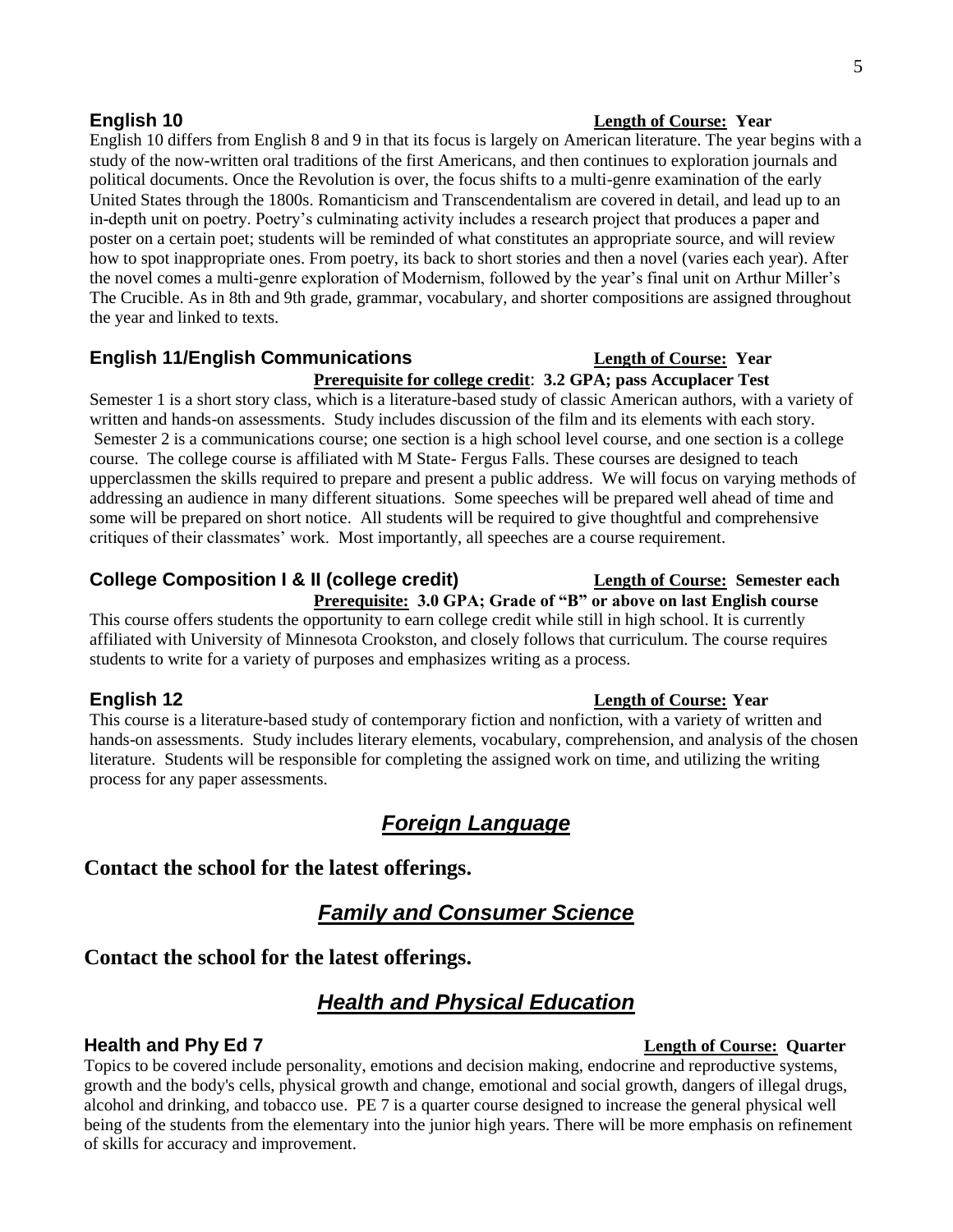### 6

### **Health and Phy Ed 8 Length of Course: Quarter**

Topics to be covered include mental health care: personality, stress management, suicide, social health care: families, violence prevention, communication techniques, preventing disease: understanding communicable diseases such as HIV and STI's, chronic disease and community health and safety: first aid, injury prevention. PE 7 is a quarter course designed to increase the general physical well being of the students from the elementary into the junior high years. There will be more emphasis on refinement of skills for accuracy and improvement as well as physical fitness maintenance.

## **Health 9 Length of Course: Semester**

The course is a curriculum requirement with the following eight units to be explored: mental health, social health, nutrition, physical fitness, substance abuse, human development, preventing disease and community health and safety.

# **Physical Education 9 Length of Course: Semester**

PE 9 is a course designed to help students explore activities that enhance physical fitness, wellness and motor coordination. Activities will also be planned to improve student's team building and sportsmanship.

**Life Fitness Grade Level: 10-12 Length of Course: Semester** Life Fitness is a course designed to help students develop physically. Activities for the class include weight lifting and group games that will keep students active.

# *Industrial Technology*

# **Introduction to Agriculture I Grade Level: 7th Length of Course: Quarter**

This course is designed to explore different parts of the FFA specifically. Students in this class will be covering all of the different options available to the students through the FFA.

# **Introduction to Agriculture II Grade Level: 8th Length of Course: Quarter**

This course is designed to show all the different classes associated with agriculture. This will be a broad overview of what students can expect in future Ag classes.

Engine Mechanics is designed to present students with a basic understanding of all engine components, functions, and operation concepts. It emphasizes on hands-on approach to learning mechanical skills associated with the basic maintenance and repair of large and small engines. Many real-life examples are used throughout the course and laboratory participation in the Mechanics Shop is a requirement. A learn by doing attitude is adopted by the students.

The course provides the student with a technical understanding of arc welding fundamentals, welding safety, arc welding machines, electrode classifications, gas metal arc welding and gas welding. The course provides an excellent foundation for metal fabrication.

# **Structures & Computer Aided Drafting (CAD)/ Robotics**

**Grade Level: 9-12 Length of Course: Year**

A course dealing with study of planning, site preparation, layout, and construction of wood, concrete, and steel buildings. Computer aided drafting (CAD) will be an integral part of the course to develop plan views, layouts, elevations, and mechanical drawings. Students will develop skills in the use of CAD, understanding and skills in the area of flat and block concrete, structural materials and terminology, and construction procedures. In addition, students will receive instruction in electrical principles, wiring, controls, and plumbing.

### **Small Engines Grade Level: 10-12 Length of Course: Semester**

**Welding I/II Grade Level: 9-12 Length of Course: Year**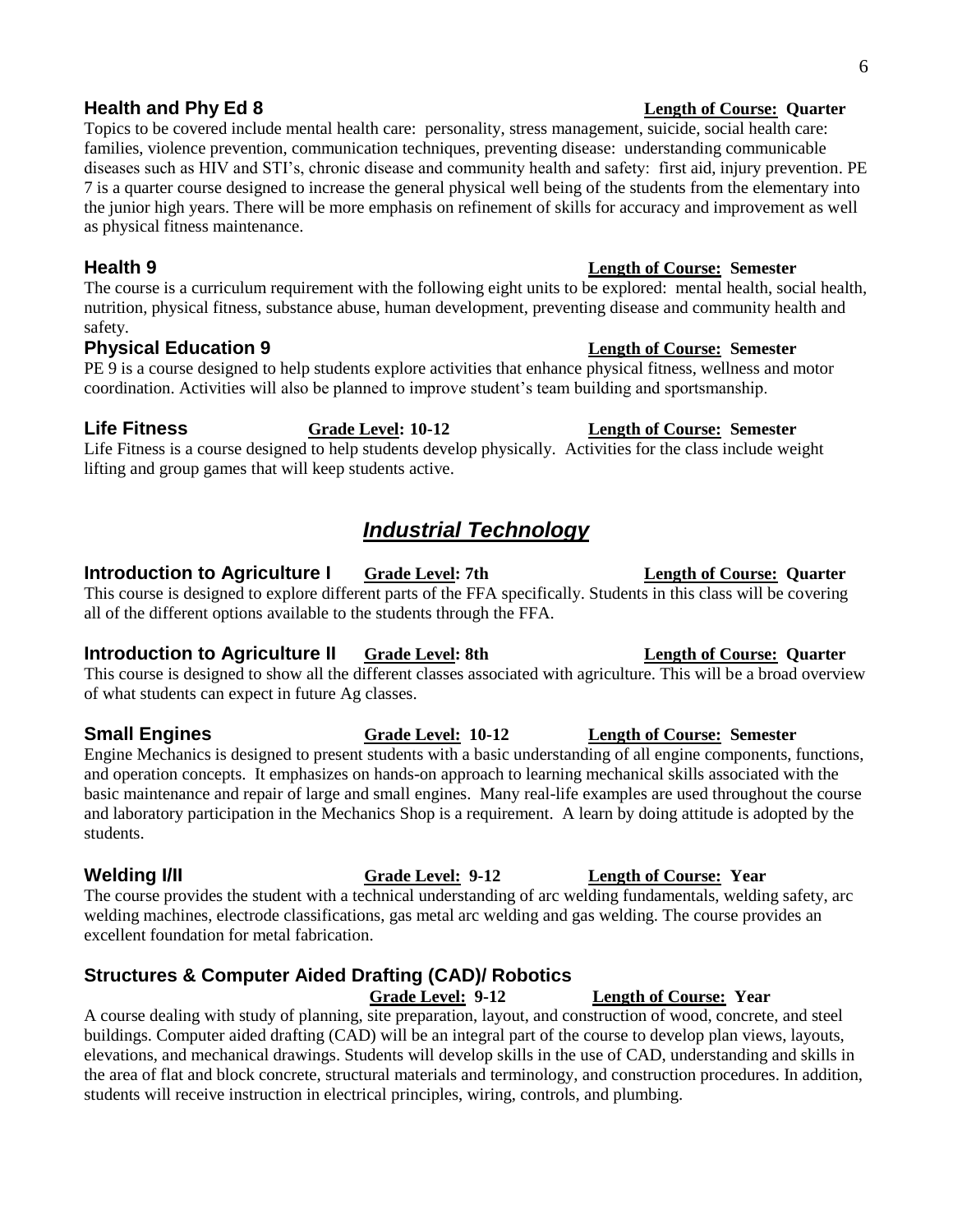### **Woods I/II Grade Level: 10-12 Length of Course: Year**

### Building Utilities is designed to give students a general understanding of the skills involved in building maintenance and construction. Including areas of site layout, concrete, plumbing, electricity, and construction. Woods is designed to develop basic skills in finished woodworking. The course emphasizes on hands-on approach to learning. Many real-life examples are used throughout the course and laboratory participation is incorporated. Students will be expected to create individual projects related to the course material. Students will be expected to pay for materials of projects, which they take home. A learn by doing attitude is adopted by the students.

## **Horticulture Grade Level: 9-12 Length of Course: Year**

This course is designed to have students plan, plant, maintain, and harvest different plants. We will be utilizing the classroom and greenhouse for this course. We will also be covering soils, plant identification, and landscape design.

# **Life Experiences Grade Level: 11-12 Length of Course: Year**

This course is designed to teach basic life skills that students can use throughout life. Some topics that will be covered are basic car maintenance, mower & tractor maintenance, cooking, finance, job application, plumbing, and electrical.

# **FFA Leadership Grade Level: 9-12 Length of Course: Semester**

Would you like a time where you can develop your leadership skills? Students enrolled in FFA leadership will develop speaking skills, cooperative learning, and career development. This class will also write the National Chapter Awards and Proficiency applications.

# **Exploring Agriculture Grade Level: 9-12 Length of Course: Year**

This course is designed to explore different agricultural topics in more detail. Students will be doing mostly project-based learning. We will be covering a variety of topics such as plant & animal sciences, farm business, and many more.

# **Wildlife Grade Level: 9-12 Length of Course: Year**

This course is designed for students to explore Minnesota's wildlife. We will be covering ecosystems, wild plants & animals, and hunting & fishing topics.

# *Math*

# **Math 7 Length of Course: Year**

### Math 7 is the second year of a three-year series called Math Connects. It is designed to integrate math with the real world. It teaches middle school concepts such as fractions, probability, geometry, exponents, order of operations, working with variables, integers, slope and rate of change, solving equations and coordinate graphing. It also develops reasoning, problem solving, and communication skills. There is emphasis on learning the vocabulary of math. The MN state standards are addressed throughout the year.

# **Algebra 8 Length of Course: Year**

This course will help students learn the important skills and concepts that prepare them for high school and beyond. It will develop reasoning, problem solving, and linear algebra skills.

**Algebra II Grade Level: 9 Length of Course: Year** Students in Algebra II (9th grade) learn to solve problems using algebraic equations and graphs. Linear functions, graphing linear equations, quadratic functions, systems of equations, inequalities, and polynomials are the main topics preparing students for the next level, Algebra III.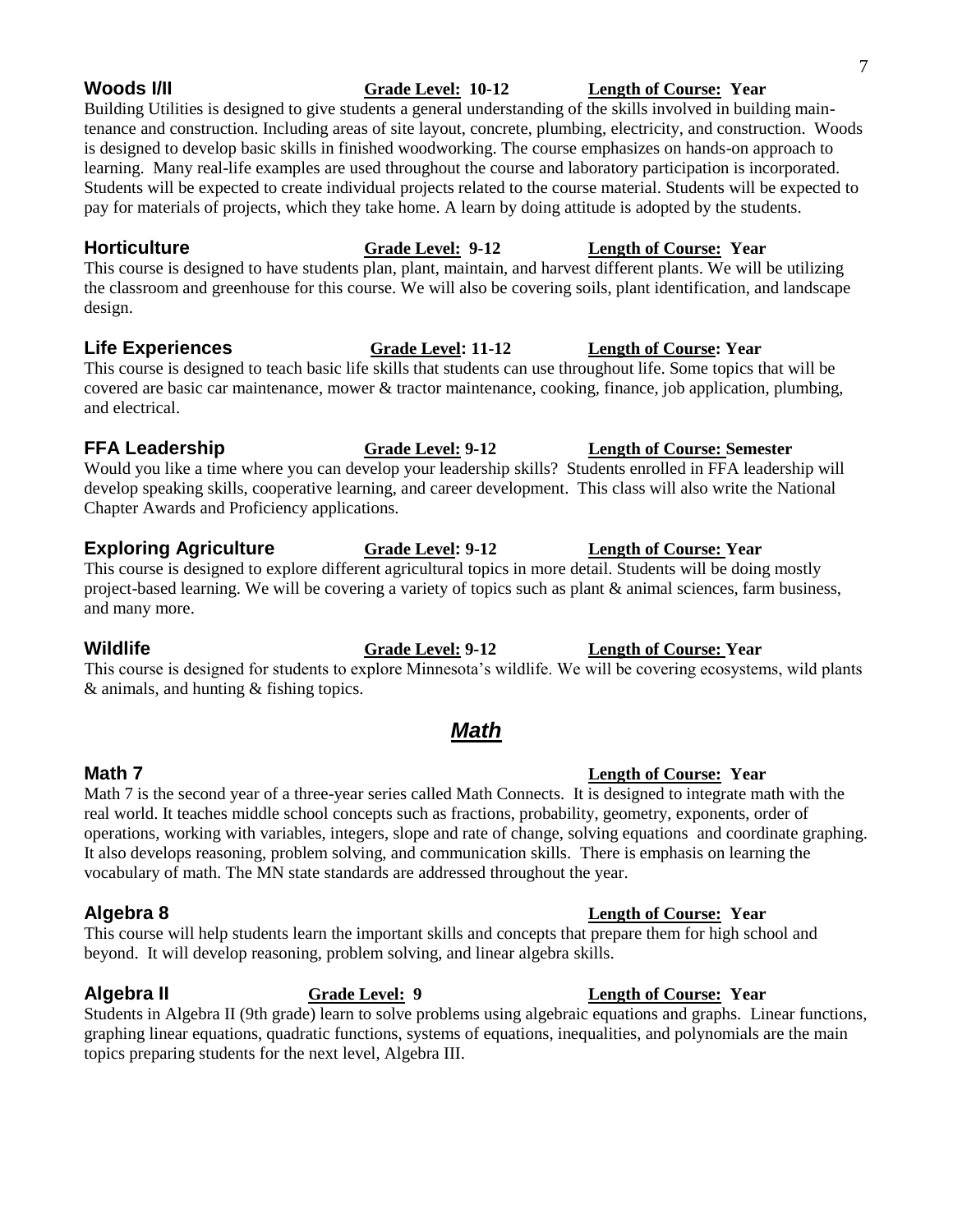### **Geometry Grade Level: 10 Length of Course: Year** Students in Geometry learn to use definitions, postulates, and theorems to solve problems. Topics covered dictated by the MN state standards are coordinate geometry, logic, properties of lines and angles, a study of triangles including right triangle trigonometry, polygons, circles, areas and volumes, and transformations. The unit on transformations and symmetry culminates in a hand-on project of making a tessellation.

### **Algebra III Grade Level: 11 Length of Course: Year Prerequisite: Grade of "C" or above in Algebra II; Instructor approval**

Algebra III takes the fundamentals learned in Algebra I1 and applies them to a variety of problem solving situations. In addition, it advances the student from linear algebra to non-linear algebraic concepts. It is a challenging course that prepares students for the Minnesota Comprehensive Assessment Test, as well as postsecondary math classes.

# **College Algebra Grade Level: 12 Length of Course: Semester (college credit) Prerequisite: Meet Northland College's requirements for college credit**

This course covers basic algebraic operations, linear and quadratic equations and inequalities, variation, functions and their graphs, binomial expansion, theory of equations, rational equations, conic sections, exponential and logarithmic functions, and systems of equations.

### **Trigonometry and Pre-Calculus Grade Level: 12 Length of Course: Semester Prerequisite: Grade of "C" or above in Algebra III; Instructor approval**

A rigorous course that explores many new topics and extends those topics previously studied. Students will see many real-world applications of the topics studied. The topics covered involve many trigonometric relationships that have been derived from triangle relationships.

# **Consumer Math Grade Level: 10-12 Length of Course: Year**

Students will improve basic math skills that are needed in everyday experiences and study related consumer issues. This course is organized according to consumer application, using basic skills involving decimals, fractions, percents and proportion. Problem solving experiences are given that are necessary to become successful consumers.

# *Music*

In this class the students study the elements of music—rhythm, melody, harmony, tone, color, and style through listening, creating, and responding to music.

This is a continuation of General Music 7, where students continue studying the elements of music.

# **Junior High Band Grade Level: 7-8 Length of Course: Year**

This class is designed for students that enjoy playing an instrument. They continue to work on the fundamentals that they learned in elementary band and advance towards more difficult pieces of work.

# **Junior High Choir Grade Level: 7-8 Length of Course: Year**

This course is designed for students that have a desire to sing and to learn very basic vocal concepts. The students usually perform three times a year during the Fall, Christmas, and Spring Concerts.

# 9<sup>th</sup> Grade Choir

**Length of Course: Year** This class is a continuation of the basics of vocal technique, but in more depth. There is a lot more individual work with the students focusing on increase of range, improvement in tone, and reading of parts. Students are also eligible for contest work and will also perform in the choral concerts.

# **General Music 7 Length of Course: Quarter**

# **General Music 8 Length of Course: Quarter**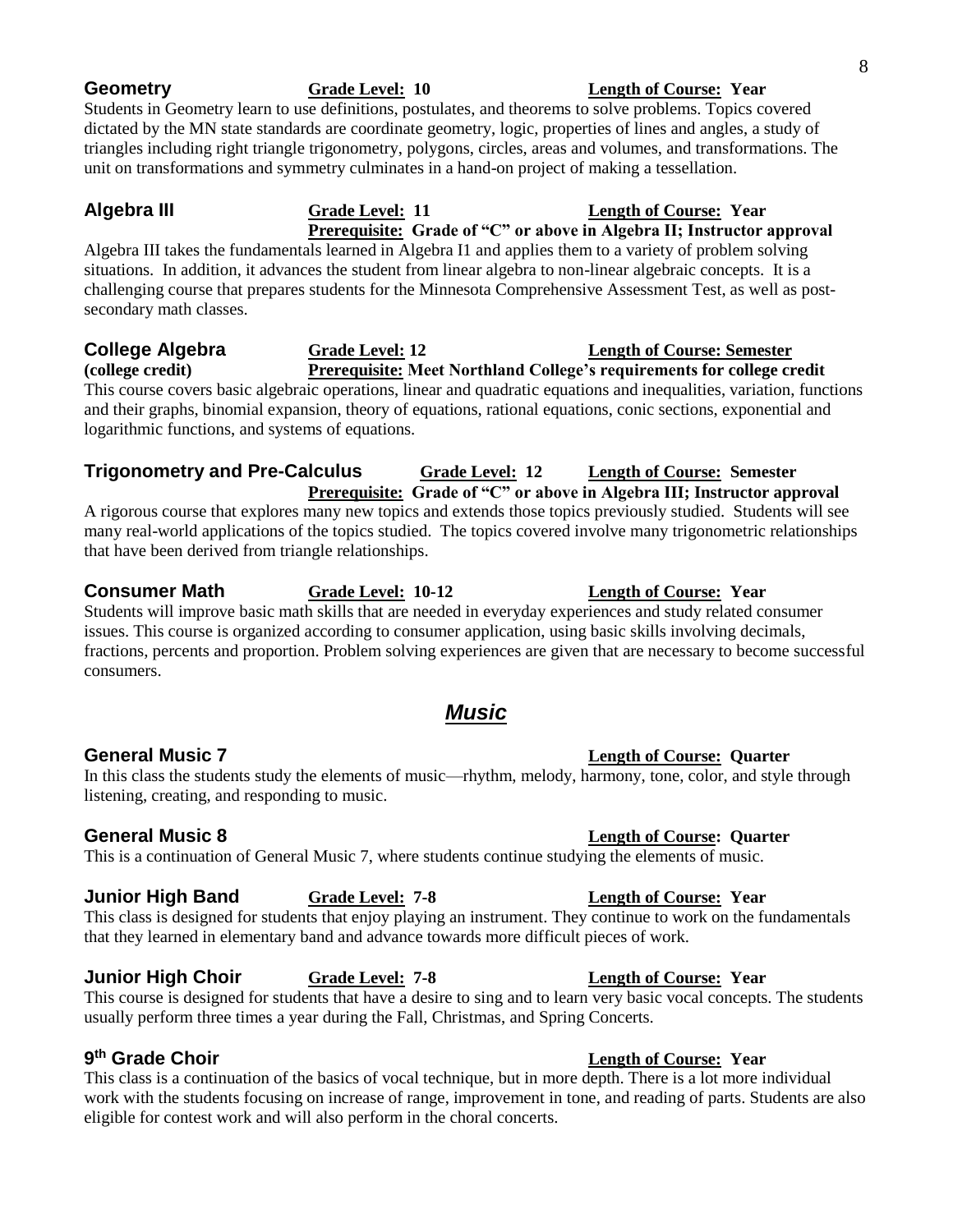## **Senior High Band Grade Level: 9-12 Length of Course: Year**

This class is a continuation of junior high band, but in more depth. There is individual work and students are eligible for contest work and will perform in band concerts.

### **Senior High Choir Grade Level: 10-12 Length of Course: Year Prerequisite: Audition with Choir Instructor**

Students do not need any earlier participation in a choir as long as the student is able to match tones and is interested in learning to sing and enjoy music. This choir advances into more difficult work in the areas of development of tone, proper breathing and diction, development of the ear, and reading and enjoying of more difficult literature. The senior high students are very active in contest work. They perform in concerts and some groups are also involved in community events. All Senior High Choir Members are expected to complete individual practice, attend all public performances and festivals, and have individual lessons.

# *Science*

# **Life Science 7 Length of Course: Year**

Chemistry of Living Things, Plant & Animal Cells, Classification of Living Things, Immune System-Disease, Protists & Fungus, Plant Kingdom, Animal Kingdom, Human Anatomy, Tissues & Systems, Bones & Muscles, Digestive Systems, Circulatory Systems, Nervous System, Tissue and Systems, Integument System, Skeletal System, Muscular System, Nervous System, Sensory System, Circulatory System.

# **Earth Science 8 Length of Course: Year**

Students shall gain an understanding of the study of the earth. Included in this study will be the various roles of earth scientists, the scientific method, the metric system, structure of the earth, earth models, mapping the earth's surface, plate tectonics, minerals of the earth's crust, types of rocks, the atmosphere and weather, and the solar system.

**Physical Science Grade Level: 9 Length of Course: Year** Students shall gain an understanding of the study of physical science. Included in this study will be the study of measurement (metric system), motion and forces, acceleration and momentum, energy and work, thermal energy, states of matter, classification of matter, chemical reactions, and acids and bases.

# **Prerequisite: Passing grade for Physical Science**

General Biology, Classification of Living Things, Cell Biology, DNA/RNA, General Genetics, Human Genetics, Botany, Invertebrate Zoology.

### **Anatomy and Physiology I/II Grade Level: 11-12 Length of Course: Semester each (Year)** *(college credit)* **Prerequisite: Meet Northland College's requirements for college credit** Tissue and Systems, Integumentary System, Skeletal System, Muscular System, Nervous System, Sensory System, and Circulatory System.

### **Chemistry I Grade Level: 10-12 Length of Course: Year Prerequisite: Passing grade for Algebra II (9th grade)**

Since Chemistry is the study of the composition of substances and the changes they undergo, students shall gain an understanding of how these processes take place. To reinforce these ideas, students will perform numerous laboratory experiments and observe teacher demonstrations.

# **Advanced Chemistry Grade Level: 11-12 Length of Course: Year**

Because Chemistry affords unlimited opportunities in so many fields, any student planning on attending college or considering anything in the medical field, should seriously consider taking chemistry in their junior or senior year. This is a look at Chemistry in a more in-depth way. It is more advanced and considered a college preparatory class.

**Biology Grade Level: 10 Length of Course: Year**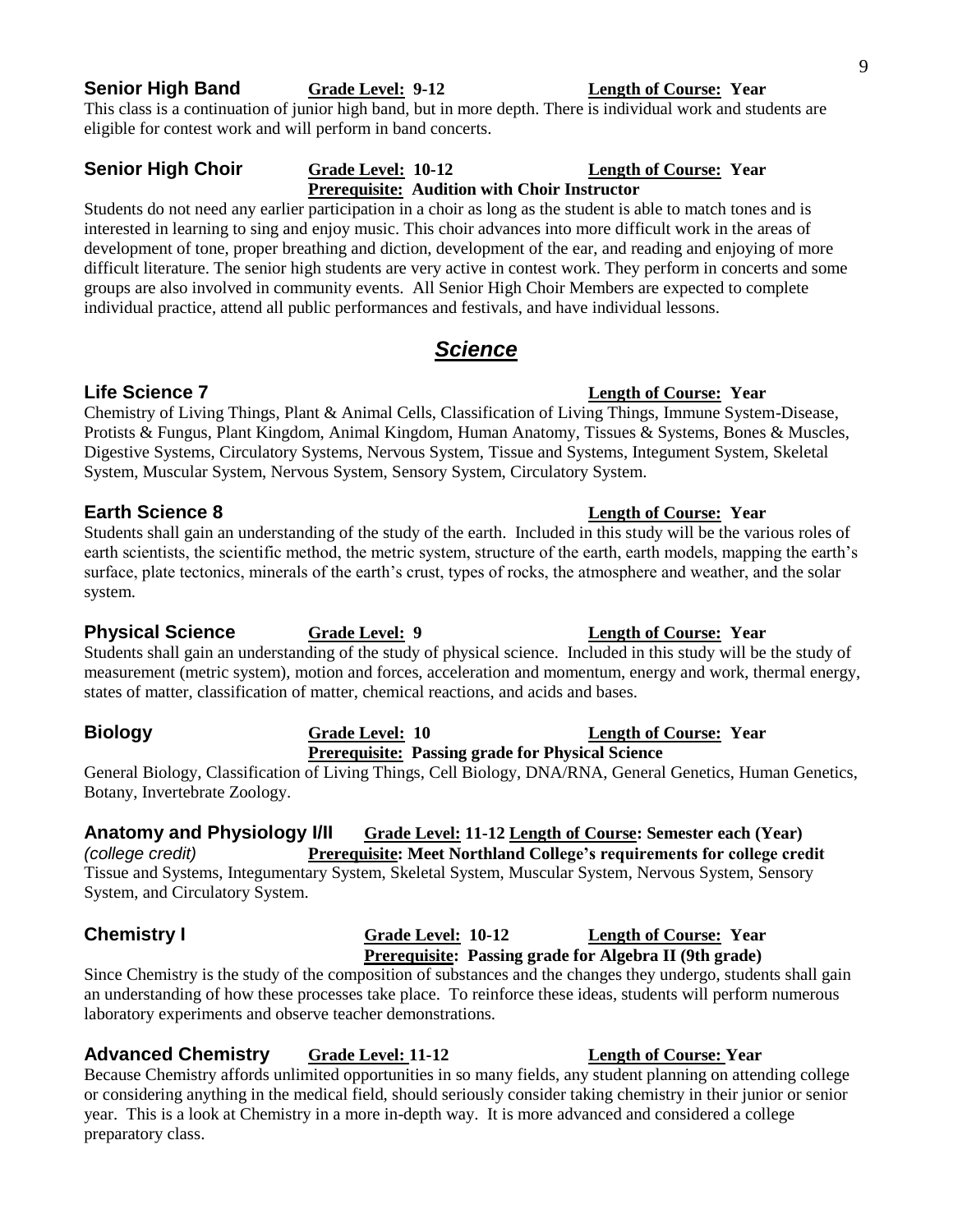# **Environmental Science/Zoology Grade Level: 11-12 Length of Course: Year**

This class will study the environment vs. man as well as man vs. the environment. Several topics and labs will be explored including air pollution, water quality testing, toxicity testing, water/wastewater treatment, solid waste management and soil analysis. Other topics include the weather and climate, earthquakes, tornadoes, hurricanes, tsunamis and super tsunamis, volcanoes and super volcanoes, water cycle, endangered species and others.

## **Physics Grade Level: 12 Length of Course: Year**

Students shall gain an understanding of the relationships between matter and energy. The sequence of topics progresses from concepts developed back in the time of Galileo and Newton to modern time. Experiments and demonstrations are employed to verify many of the basic relationships.

# *Social Sciences*

# **History 7 Length of Course: Year**

Students will examine the history of the United States from its beginnings as colonists of Britain through the Civil War. We will look at how our founding fathers created a country that is the model for many people today and how that idea was nearly destroyed when people within the country fought each other. The class will help students understand who we are as a country and why we are able to do and have the freedoms afforded to us.

# **Geography 8 Length of Course: Year**

The students will study where places are and be able to read and locate places and things on a map. They will also gain knowledge of how landforms are created and why people and items are located in particular places and how those places influence our lives.

# **Civics/Geography Grade Level: 9 Length of Course: Year**

This course is designed to help students achieve a basic understanding of the government of the United States and of the rights and responsibilities of American citizenship. Students will understand how the American Government is organized at the local, state, and federal level. Students will also be informed as to what their role in their government is in relation to their citizenship.

Students will examine the history of the United States from the late 19th Century to today. We will look at how the events, concepts, and people helped influence the diverse ideals or beliefs of the country in the historical development of the U.S. We will also look at the role the U.S has played in major world events and how we remain a world power today.

### **Psychology (for college credit) Grade Level: 11-12 Length of Course: Semester Prerequisites: Passing of Accuplacer; JR GPA of 3.2/SR GPA of 2.8**

Students discuss the basic principles of Psychology, and learn to recognize the emotions and responses of a person. Students will also study the major psychologists and the various psychological methods. We will also partake in various psychological experiments throughout the semester.

### **Sociology (for college credit) Grade Level: 11-12 Length of Course: Semester Prerequisites: Passing of Accuplacer; JR GPA of 3.2/SR GPA of 2.8**

Sociology looks at how the person interacts with others. Students attempt to understand human behavior and society. Students will also participate in various discussions to gain new avenues and views into human society.

# **World History/World Geography Grade Level: 11 Length of Course: Year**

World History will provide an analysis of the development of civilizations, social, political, religious, economic, scientific, and technological forces among civilizations, global interaction and interrelationships, to provide a framework for understanding the modern world.

# **U.S. History Grade Level: 10 Length of Course: Year**